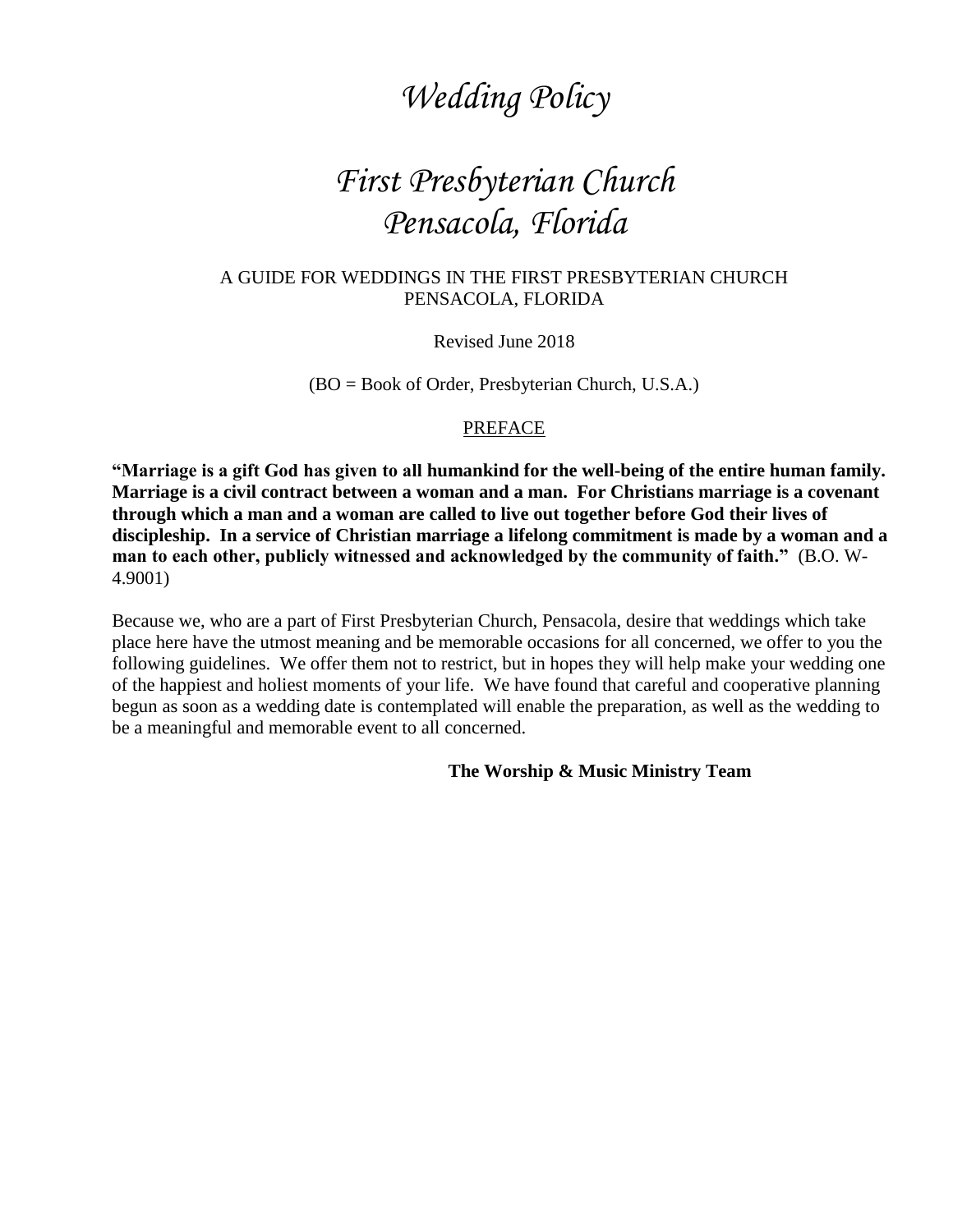## **ARRANGEMENTS**

All arrangements pertaining to the service of marriage shall be made in consultation with one of the pastors of First Presbyterian Church as our church considers the marriage ceremony a service of worship. Therefore, the minister must first give his/her approval as to the appropriateness of the order and content of the service. (prior to publication)

Therefore:

1. It's important that before any news releases, invitations, "save the date announcements," or other notices are given, arrangements shall be made with one of the church's pastors: These should include couple and minister agreeing upon and arranging for:

a. date, time and place of wedding and rehearsal b. dates of premarital conferences with the minister c. scheduling of church facilities with the Church Secretary for use of the sanctuary, chapel, or church parlor; rooms for dressing, adequate decorating time, and use of the Jane C. Noonan Center, if desired. Information must be placed on the church calendar. d. approval by the minister of any guest minister to assist in officiating e. minister's assurance that the impending marriage is in keeping with the Presbyterian Church USA Book of Order guidelines. (B.O. W-4.9000ff)

2. The church's wedding coordinator and Church Music Director are to immediately be contacted. (The minister or the church secretary can furnish their names and telephone numbers.)

3. The Worship & Music Ministry Team and the Church Session must grant approval for all "nonmember weddings"

4. The marriage license should be obtained as soon as possible (but no sooner than 30 days prior to the service) and dropped off at the church with the Pastor's Secretary or the Pastor no later than the day preceding the wedding.

5. All applicable fees including the signed Agreement found on the last page of this policy should be given to the Pastor's Secretary two weeks prior to the wedding. See list of applicable fees. (pages 8-10).

### **MUSIC**

"Music suitable for the marriage service directs attention to God and expresses the faith of the church." (B. O. W-4.9005)

If desired, the congregation may join in the singing of hymns or songs of praise and prayer.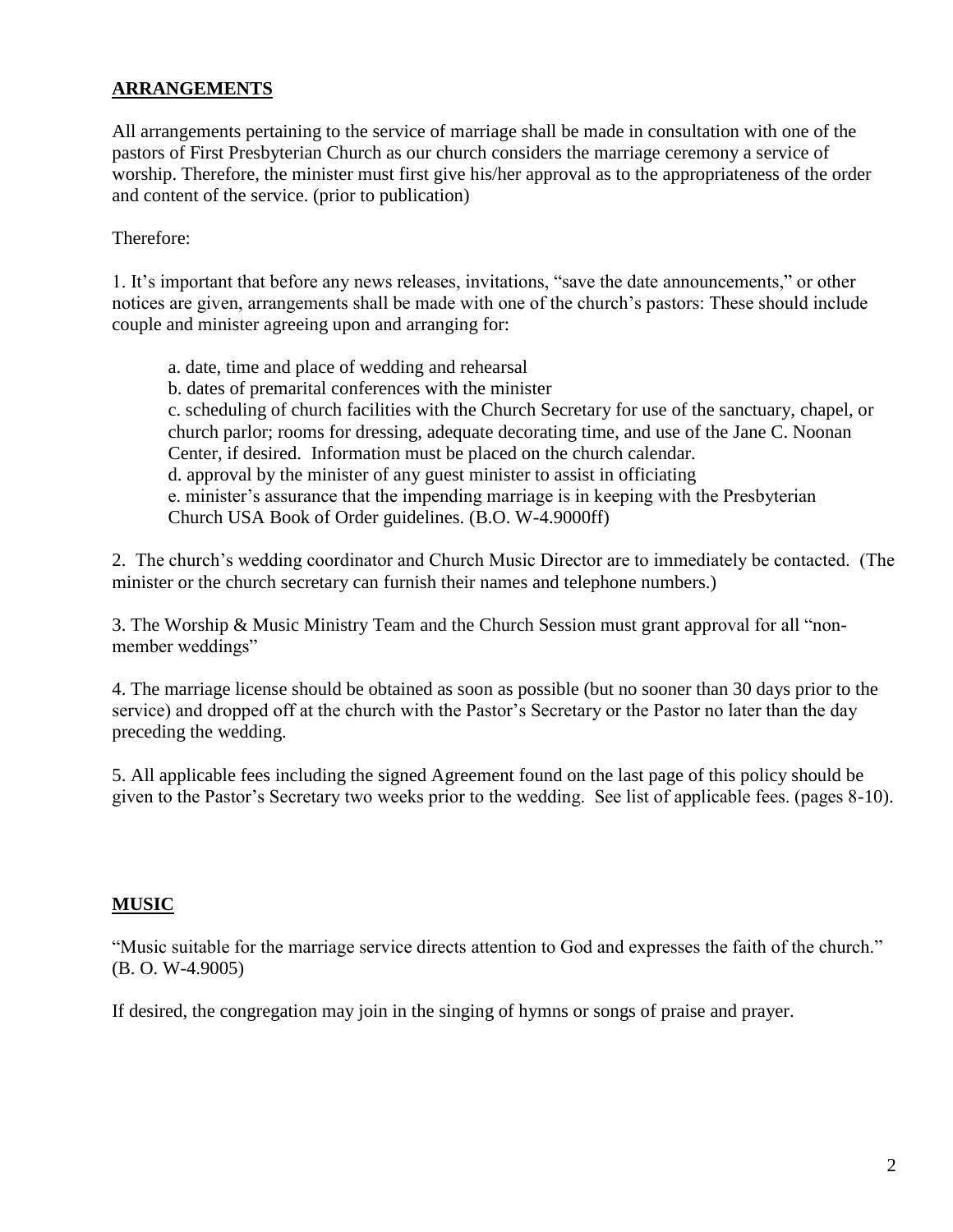1. The worshipful nature of a marriage ceremony presupposes the use of music that is appropriate to both the setting and the sacred nature of the service. **The Church's Director of Music is responsible for, and therefore, the final authority as to what music is or is not used for weddings.** (This includes vocalist, and other desired musicians.)

2. Of course, the church is equipped with a pipe organ, and a grand piano, which are ordinarily used at weddings in the sanctuary. Other appropriate instruments may be used in consultation with the Minister and Director of Music. Recorded music is not allowed.

3. The church Director of Music is charged with providing music at all worship services and the bride and groom have the responsibility of consulting with him/her on the choice of music. Music other than sacred/religious requested for use should be appropriate to the occasion and approved by the Director of Music and the Minister.

4. In the event the Director of Music / Organist is unavailable for the wedding he/she or the minister will furnish the name of an approved organist. (See fee schedule.)

# **FACILITIES**

1. The Sanctuary has a seating capacity on the lower level (the nave) of 450, and 90 in the balcony. The chapel will seat 85.

2. The church parlor or Jane C. Noonan Center may be used for receptions. Ordinarily ALCOHOLIC BEVERAGES are not permissible on church property. Exception: Champagne and/or wine may be served in the Jane C. Noonan Center for receptions.

3. Kitchen facilities off the parlor are available. (Of course, arrangements must be made to assure these are left clean for use the following day.)

4. Kitchen facilities in the Jane C. Noonan Center are available. (see "Guidelines for Use of the Jane C. Noonan Center." A copy may be obtained from the church secretary.)

5. Designated rooms may be used for gathering or dressing before and after the wedding. The Parlor is ordinarily used by the bride and her attendants. The gentlemen (ushers/groomsmen, etc.) ordinarily gather in the church Library. If snacks are desired, they may be placed on a table outside the Library or Parlor. (Please arrange to have someone clear these rooms as soon as possible after the wedding service.)

(Some have found it helpful to have a large bag for each member of the wedding party, individually labeled. All articles can be placed in appropriate bags and someone delegated to collect the bags.

6. For safety and ecological reasons the church requests that no rice, confetti, birdseed, flowers, or similar material be thrown inside or outside the church buildings. (If a "send off" from the church is desired some have found individual "bubbles" a safe and ecological sound alternative, however most couples wait until following their reception for the "send off.")

7. Please - NO SMOKING in the church buildings.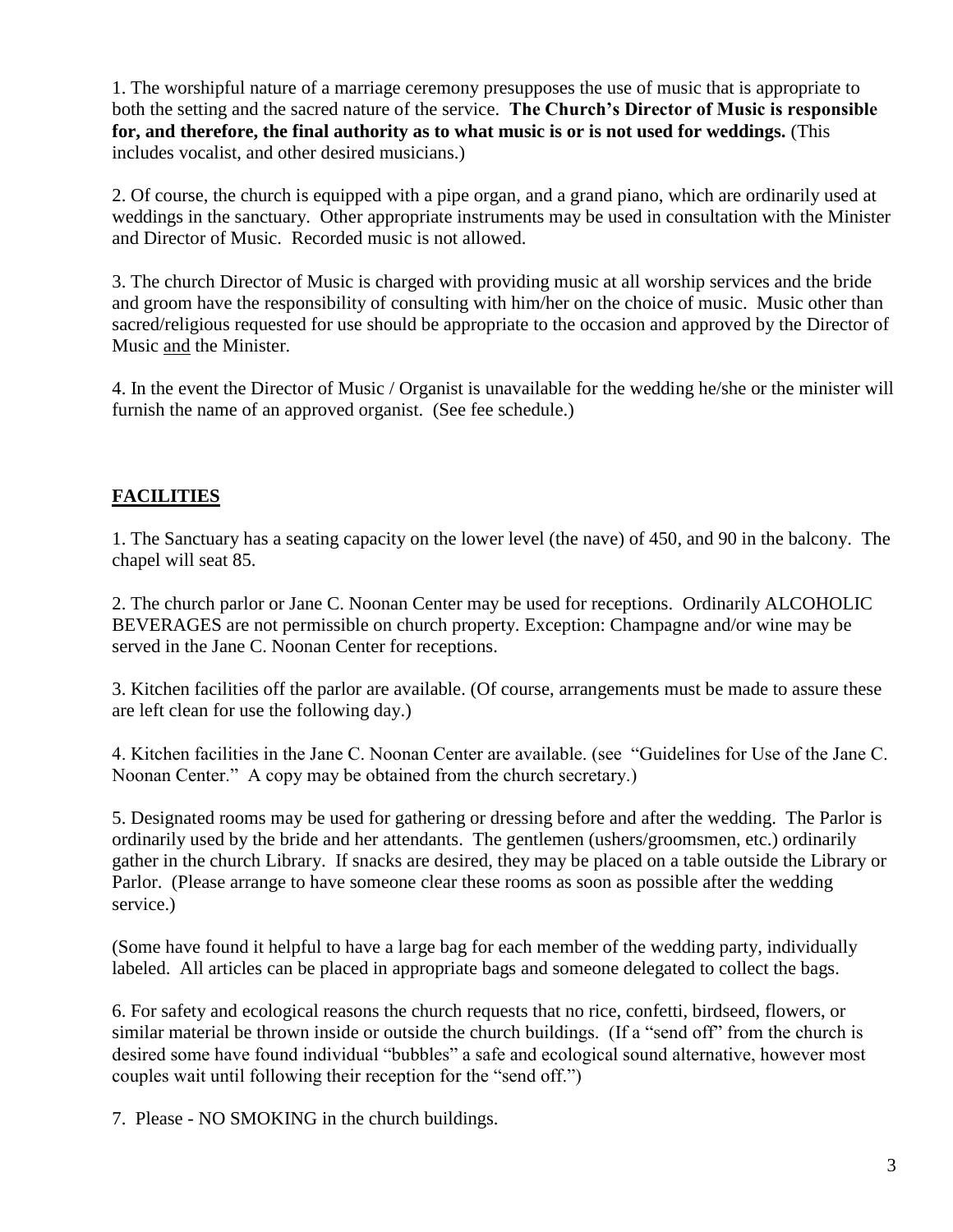NOTE: The church will, of course, make every reasonable effort to protect articles brought to the church, but can not be responsible or liable for such items if lost, damaged or stolen.

## **CHURCH CUSTODIAN**

1. Weddings and connected events fall outside the regular services of our custodians, and yet their services are important and needed for these events.\*

2. The Wedding Coordinator ordinarily arrives 15-30 minutes prior to scheduled arrival of attendants on the day of the Wedding and tends to any pre-service duties. The custodian ordinarily arrives one hour prior to the wedding, will manage the heating, cooling and lighting and will remain through the wedding (until everything is clean and ready for Church use) and will remain for the reception, if one is held in the parlor or other church facility. The custodian will ordinarily be present at the rehearsal.

3. The custodian will vacuum and generally clean and straighten the areas used and get the areas in order for the next day. The custodian will also remain in the church and the church will remain open only until the decorations are removed. (Please notify the custodian and the Wedding Coordinator of this schedule as arrangements must be made by the wedding party for dishes to be cleaned, stored, and kitchen cleaned, if used.) (see Decorations)

4. Please remove any clothing or other personal items from the church building as soon as possible following the wedding service. (No later than as soon as sanctuary photography following the service is completed.)

\*NOTE: If the chapel is used for a small, informal, family type wedding, the services of the custodian may not be necessary. (This will be determined by the minister.) (See fees schedule.)

## **DECORATIONS**

"Flowers, decorations, and other appointments should be appropriate to the place of worship, enhance the worshipers' consciousness of the reality of God, and reflect the integrity and simplicity of Christian life." (B.O. W-4.9005)

The interiors of the sanctuary and chapel are dignified and beautiful. The church advises simple decorations which enhance that beauty. Guidelines have been created to preserve the worshipful atmosphere and to safeguard the furnishings.

## 1. Properties:

- A. The Communion Table may be relocated but must remain prominent in the sanctuary.\*
- B. The baptismal font must also remain prominent in the sanctuary.\*
- C. The flags may be removed, but must be returned following the service.

D. A kneeling bench, two candelabra, two small white tables, and two round tables, are available.

E. Please do not fasten decorations to church furnishings with tacks, pins, nails, tape, wire or adhesive. (elastic, ribbon, or tulle are recommended)

F. Paraments (the embroidered liturgical hangings on the pulpit and lectern) are white in color for weddings. \*

G. The Piano may be moved toward the outside wall and the Chancel furniture, pews, etc, are to remain "as is." \*

\* Custodian will move for rehearsal and replace following wedding service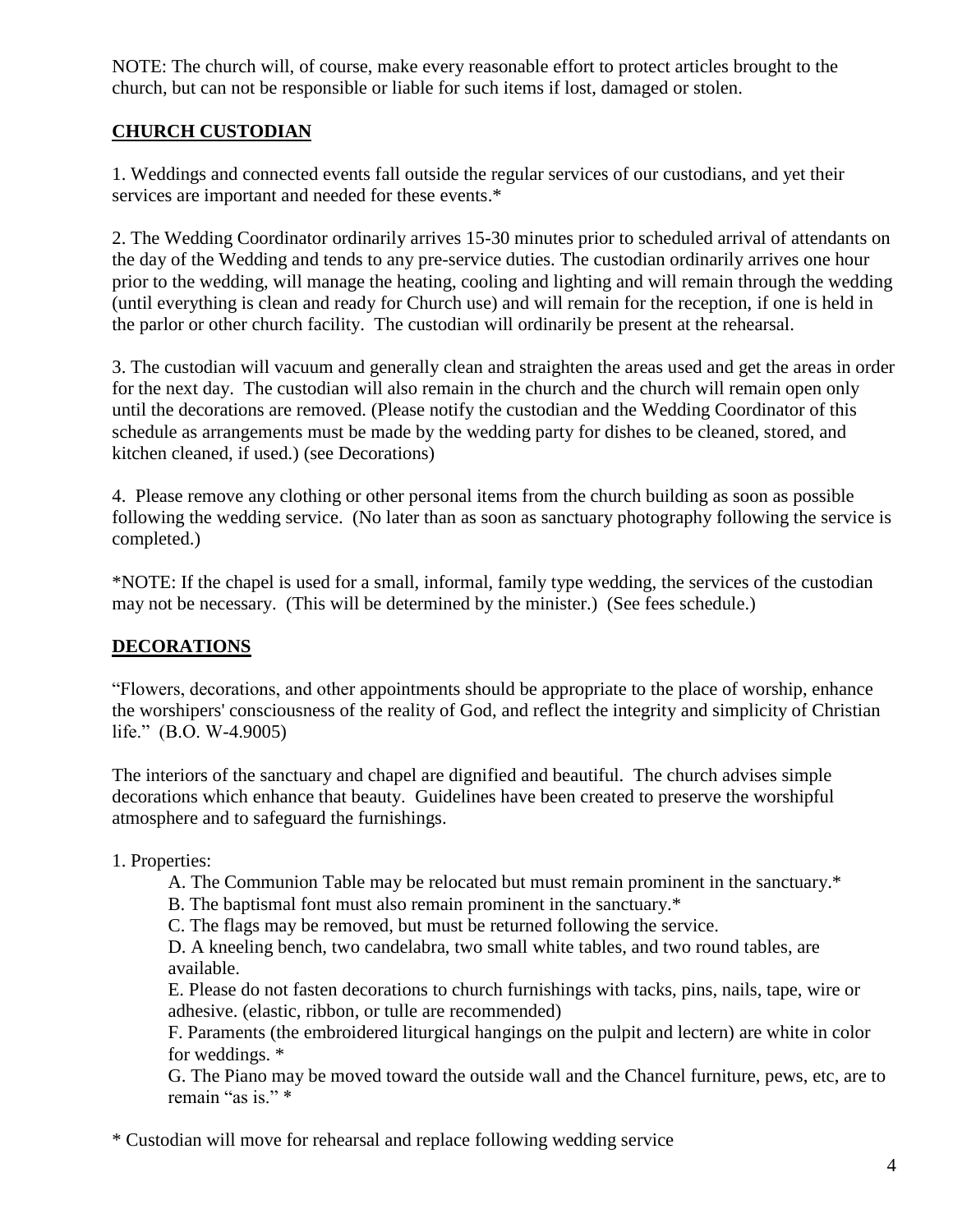#### 2. Flowers:

A. Appropriate flowers and/or foliage may be used in the chancel area, in windows, or on pew ends, and, of course, must be secured without damaging the wood finish.

B. If you desire, the flower arrangement(s) in the chancel may be left for use on Sunday. Please advise the Wedding Coordinator as far in advance as possible so that she may arrange for scheduling. If other arrangements for flowers on that Sunday have already been made, the wedding flowers can be placed in the parlor for use at the Sunday fellowship hour if desired.

C. Flowers for the wedding party may be delivered to the church parlor for distribution.

D. Arrangements should be made to have flowers delivered to the church at a time when the custodian is available. (Check with the custodian or church office to determine this.)

E. In the chapel a single arrangement on the Communion Table is sufficient.

F. Center flower arrangements should be prepared with care to properly fit the space and be placed in leak proof containers. (Optimum size is for stems to be not more than 16 inches up the cross (60" from bottom of the step or 65" from the floor).

G. All flowers, potted plants, palms and other greenery should have protective mats in clear plastic under them to protect the carpet, furnishings, or window sills.

H. Flowers strewn down the aisle must be either white or silk.

#### 3. Lighting

A. If candles are used, please use "dripless" candles, with clear plastic sheeting placed under them to prevent drippings.

(FYI Avoid placing candles in front of air ducts.)

B. For safety reasons candles may not be used on the pews.

C. Candles in the windows should have globes, and be dripless. Also please cover the woodwork.

D. If the family has no use for any candles remaining, the church would be delighted to recycle them. Please arrange with the florist to leave them in the church office.

E. If directed ambient electric lighting is used, check the lighting effects at the same hour of the day as the wedding is scheduled. (Custodian or wedding coordinator will see to this.)

#### 4. **Removal** of Decorations:

All decorations, except those being used for a future worship service must be removed as soon as possible immediately after the ceremony. Please be sure the florist understands that they are to return immediately following the service and clear the sanctuary. If the florist will not remove the decorations immediately (as is sometimes the case in Saturday evening weddings) arrangements should be made to have them removed. The custodian will remain until this is done, but this is not the custodian's responsibility and must be done as soon as possible after the service is over.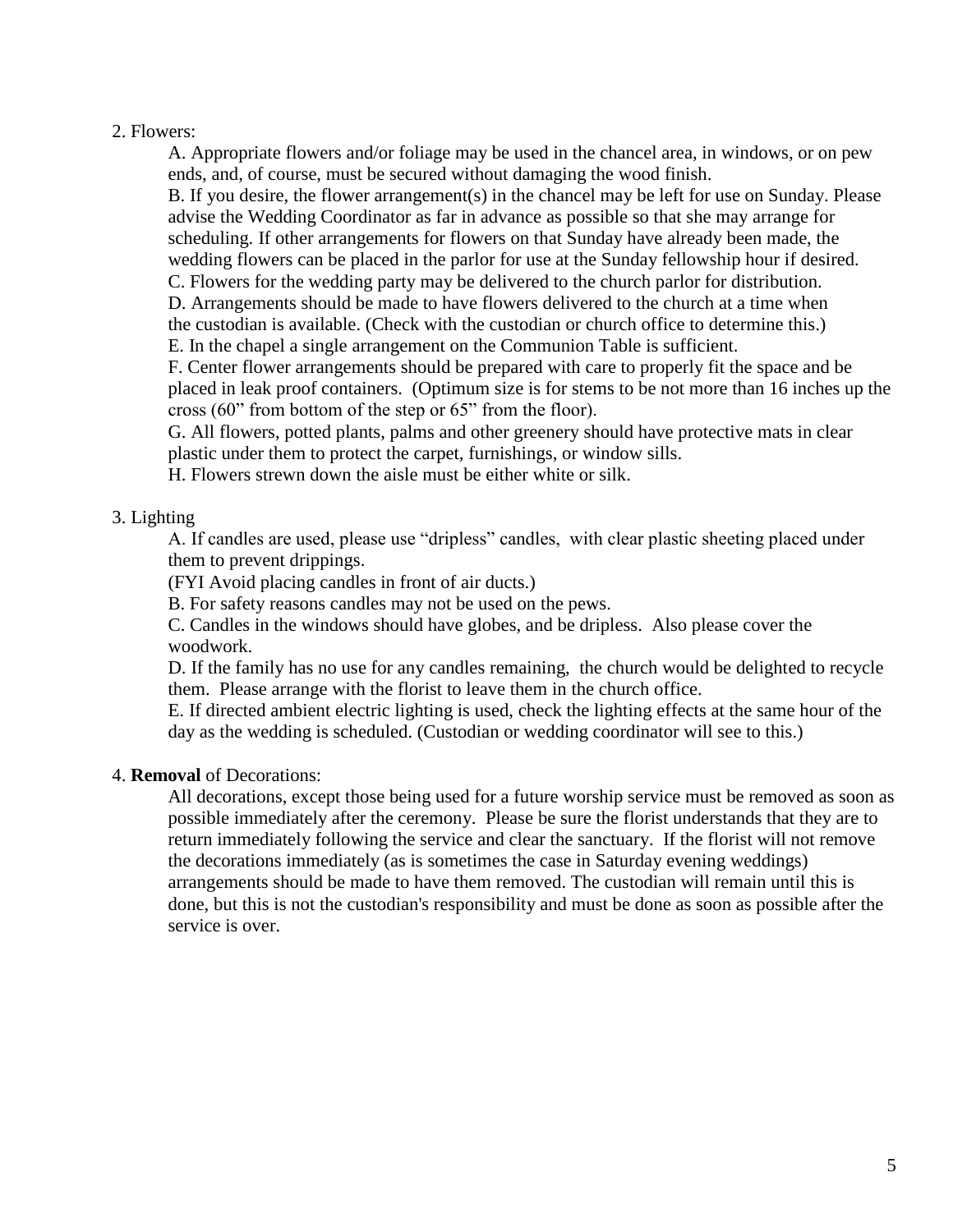# **PHOTOGRAPHY, VIDEOTAPING, AUDIO RECORDING**

First Presbyterian Church recognizes that the most lasting and cherished memories of a wedding are often evoked by the photographs and videos, the sights and sounds, as it were of the special day. For that reason we heavily encourage the taking of pictures and the filming of video as well as the recording of the sounds (through our sound technicians) of this most special event. However, because the wedding ceremony is first and foremost a service of worship, and because indiscriminate and inconsiderate photographers can distract and even ruin a most sacred moment for not only the bride and groom but for all the worshippers, we strongly request the following guidelines be followed. (We will make every effort to be as flexible as possible if given previous knowledge as to photographic desires, but please understand that the integrity of the worship experience will be of utmost importance in any decision.)

1. The photographer should check-in with the Wedding Coordinator upon arrival at the church.

2. Pre-wedding pictures of the wedding party and family may be taken prior to the ceremony in the sanctuary, chapel, parlor or other areas. These are best completed prior to arrival of guests (45-50 minutes before service).

3. **No artificial light-aided (flash) pictures may be taken during the ceremony**. In this era of digital photography most cameras, especially those of a professional photographer, are able to take excellent pictures using existing lighting conditions and without shutter click. If this is the case in a sanctuary wedding, the photographer may take available light pictures during the ceremony from the rear of the sanctuary or from the balcony, provided this can be done inconspicuously. Pictures may be taken of the bride in the narthex before she enters the sanctuary and the bride and groom as they are coming back down the aisle. Also, inconspicuous remote cameras may be used (cameras operated from remote locations) if they are placed in areas not visible or distracting to participants or worshippers. (Please advise the wedding coordinator of photographic desires along these lines.)

4. Videos may be taken from the balcony but cannot obstruct any guests' view and would ordinarily be fixed in place or on a tripod with operator (if needed) seated throughout the ceremony.

5. Ushers/Groomsmen/Bridesmaids/ family members, and others should request their family members or guests who might be carrying cameras and/or camcorders that there will be numerous opportunities for pictures before and after the service, and that you and the church respectfully request no pictures be taken in the sanctuary once guests have begun to be seated. The wedding party may, of course, return to the chancel area immediately following the ceremony for pictures.

6. All contracted photographers should be suitably dressed for a church service.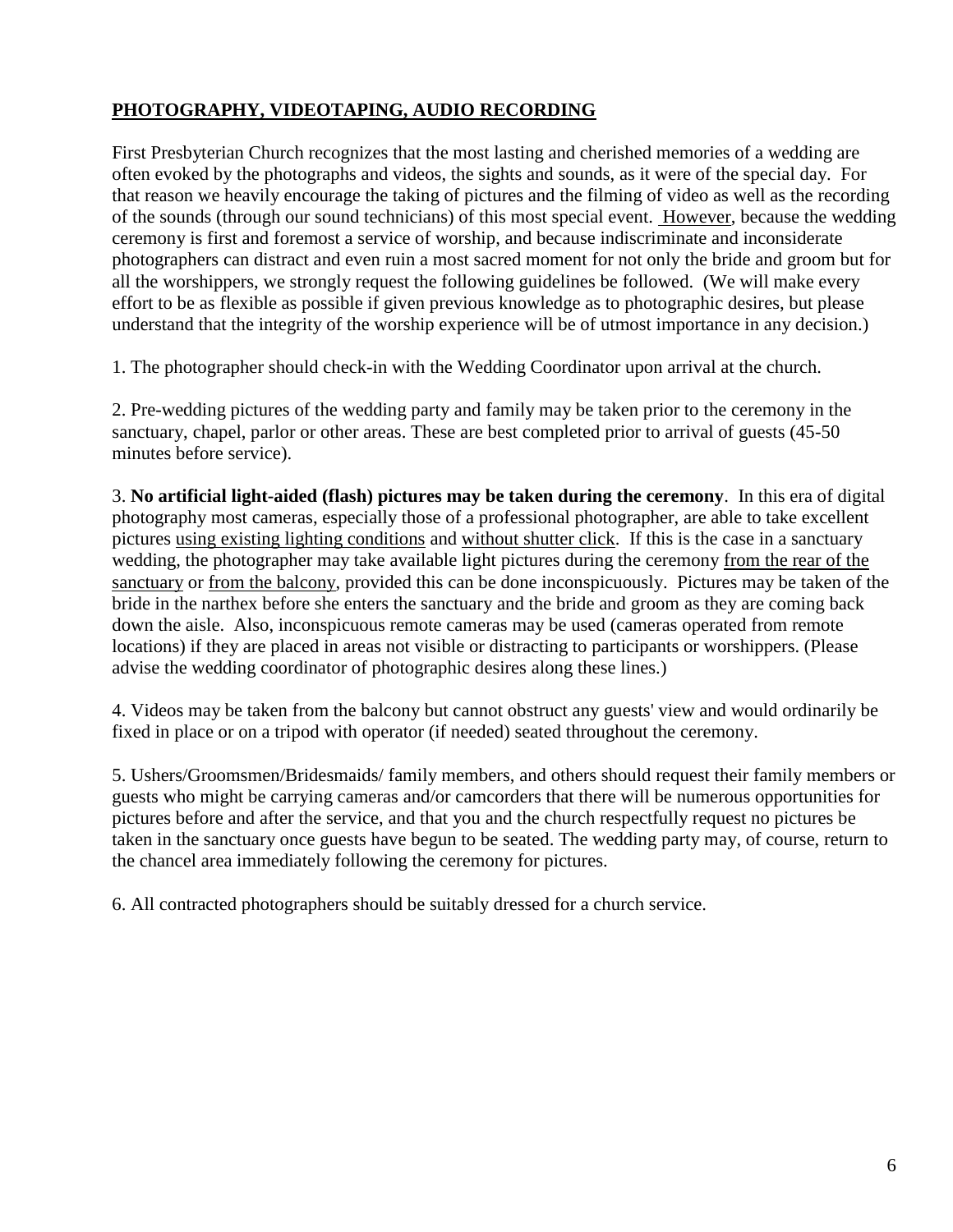## **USE OF SANCTUARY OR CHAPEL FOR WEDDINGS OF NON-MEMBERS**

1. The sanctuary, chapel, Jane C. Noonan Center and church parlor may be used by those who are not members of First Presbyterian Church, Pensacola, Florida. The minister, in consultation with the Worship & Music Ministry Team, may give permission for use of the sanctuary or chapel.

A. When a member of the immediate family of the bride or groom is an active member of the church.

B. When the immediate family of either have been active in the past

C. When at least one of the parties to be married is a member in good standing of another Presbyterian Church (U.S.A.) in the community whose sanctuary is under repair or not yet constructed.

D. When one of the partners is a member in good standing of a Presbyterian Church (U.S.A.) in another city and either partner is temporarily living in Pensacola in military service or school. E. When extraordinary situations, conditions, or circumstances are deemed reasonable or justified.

2. Non-members having permission to use the sanctuary or chapel for a wedding may also use the parlor or Jane C. Noonan Center for a reception under "Guidelines for Use of Jane C. Noonan Center."

3. In any of these circumstances, one of the pastors of the First Presbyterian Church will ordinarily conduct the service. In case the bride or groom is a member of another Presbyterian church in the community, the minister of that church may perform the service. That minister should be approached and asked by one of the parties to be married. This must be approved by the Pastor and Session.

4. All persons requesting marriage in this church shall first arrange for premarital conference(s) with the minister.

5. Dates for weddings shall be placed on the church calendar and will be available for newspaper release only after consultation with the minister and the approval of the wedding by the Session.

6. The facilities of the church are not available for use by non-members on a purely rental basis. (exception is item 1.E above)

7. The couple holding an approved non-member wedding in the church shall be expected to contribute toward defraying the cost of the use of the facilities as follows (except in cases where the parents are members): (See fee schedule)

| A. Sanctuary        | \$350                                                                        |
|---------------------|------------------------------------------------------------------------------|
| <b>B.</b> Chapel    | \$200                                                                        |
| C. Parlor reception | \$100                                                                        |
|                     | D. Jane C. Noonan Center (see "Guidelines for Use of Jane C. Noonan Center") |

8. Remuneration for the organist, custodian, and wedding coordinator shall be as stated in the fees schedule.

9. For a non-member wedding, the honorarium for the minister is a minimum of \$300.00.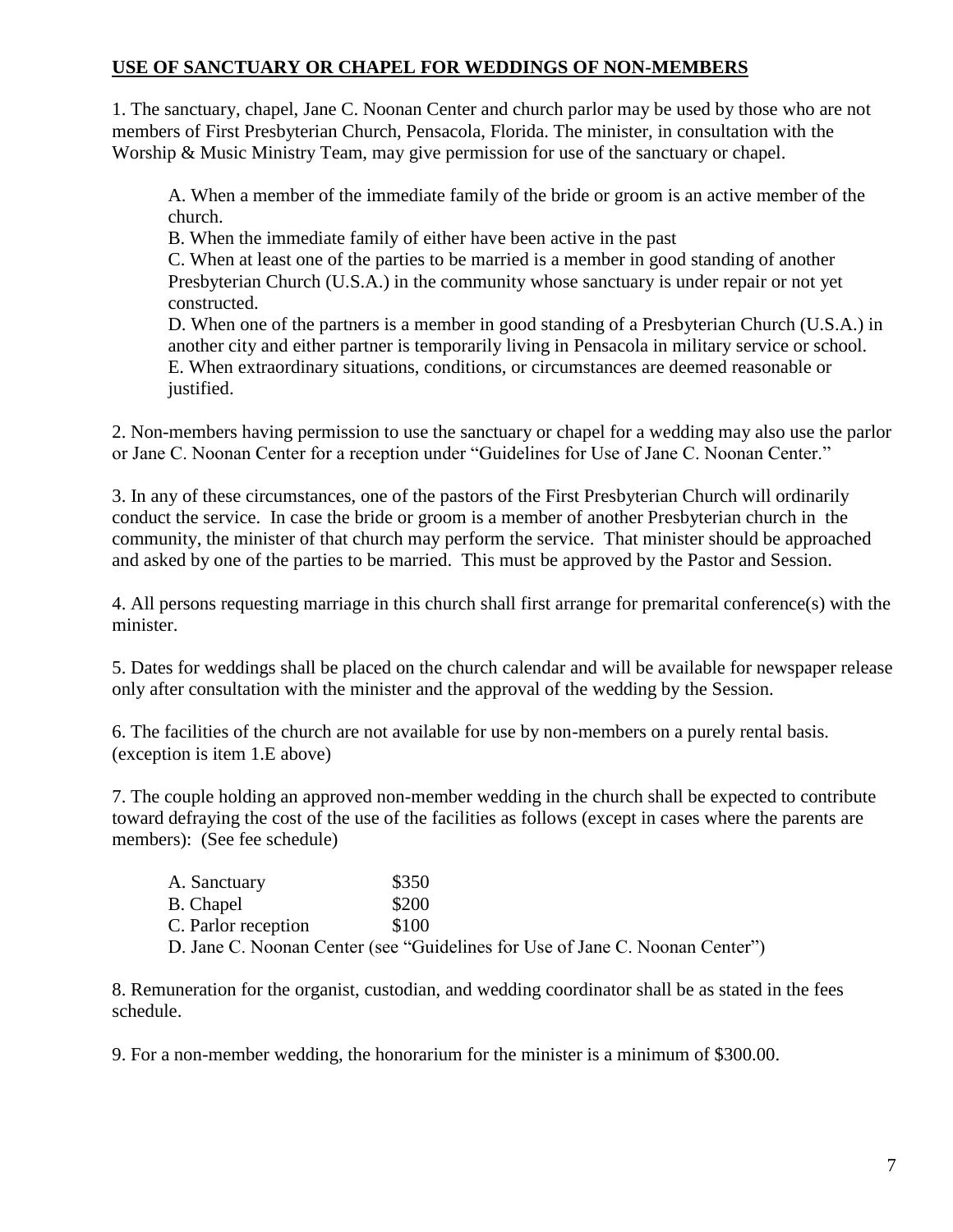### **SCHEDULE OF FEES**

1. There is no charge for the sanctuary or chapel or parlor if the bride and/or groom or either of their parents are members of First Presbyterian Church.

2. The services of the minister in performance of Christian marriage are privileges of the sacred office of the ministry and remuneration for this function is unnecessary for church members and their families. Often an honorarium is offered. For non-members, the minister's honorarium is a minimum of \$300.00.

3. The church organist should receive remuneration as follows:

This service includes consultation, short recital of organ music before the service as agreed upon, and the accompaniment of soloists and instrumentalists.

- A. Service (sanctuary or chapel) and rehearsal  $\qquad$  \$300
- B. Other rehearsal with soloist or instrumentalists, etc. \$45 each
- C. If no rehearsal \$175

- D. A check should be made payable to the organist and given to the church secretary two weeks prior to the wedding.
- 4. Custodial charges are as follows:
	- A. For sanctuary weddings and rehearsal \$125 *(If the custodian is required to spend more than 5 hours at the church, the fee will be billed at an additional \$25.00 per hour.)*
	- B. For reception held in the church parlor  $$25$  (for up to 2 hours)
	- C. For a reception held in the Jane C. Noonan Center See "Guidelines for Use of Jane C. Noonan Center"

D. A check for the custodian should be made payable to the custodian and given to the church secretary two weeks prior to the wedding.

5. The church Wedding Coordinator shall receive a remuneration of \$150 payable to the wedding coordinator and given to the church secretary two weeks prior to the wedding. Services include consultation, preparation for rehearsal and service, and service as primary liaison between church and families.

6. The Sound Board operator shall receive a remuneration of \$50 payable to the operator and given to the church secretary two weeks prior to the wedding. Services include operation of the church sound equipment, recording of the service, and will be available at both the rehearsal and the wedding service.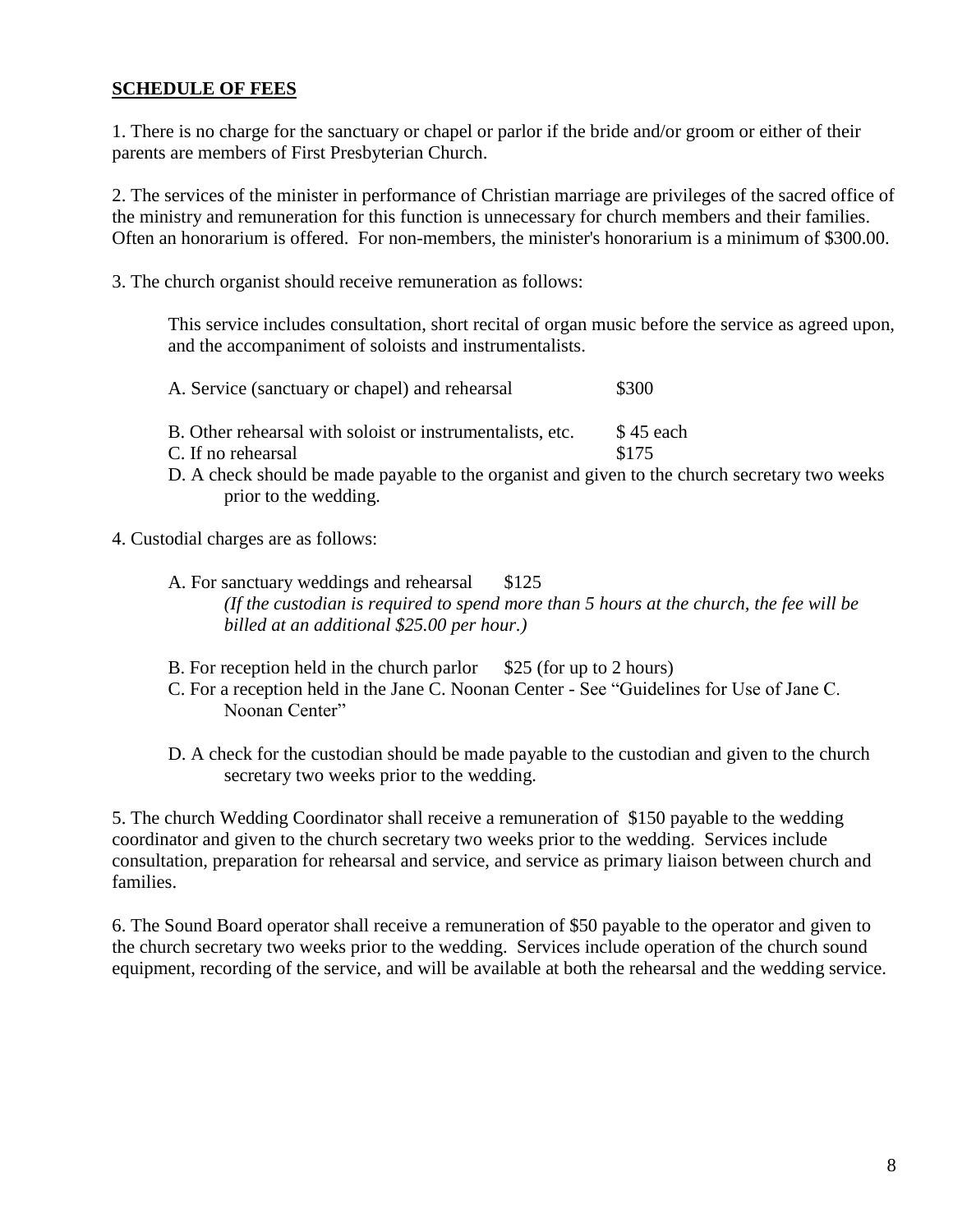# **FEES-SUMMARY**

|                                                                                                                                                                                                             | <b>Members</b>                          | Non-Members                                       |  |
|-------------------------------------------------------------------------------------------------------------------------------------------------------------------------------------------------------------|-----------------------------------------|---------------------------------------------------|--|
| Minister                                                                                                                                                                                                    | \$300 minimum                           | \$350 minimum                                     |  |
| <b>Wedding Coordinator</b>                                                                                                                                                                                  | \$150                                   | \$150                                             |  |
| Organist<br>Sanctuary/Chapel Wedding<br>and Rehearsal                                                                                                                                                       | \$300 minimum                           | \$300 minimum                                     |  |
| Other rehearsal with<br>Soloist or other<br>Instrumentalist                                                                                                                                                 | \$45 each                               | \$45 each                                         |  |
| If no rehearsal/small<br>Wedding                                                                                                                                                                            | \$175                                   | \$175                                             |  |
| Vocalist/Instrumentalist                                                                                                                                                                                    | Private arrangement Private arrangement |                                                   |  |
| Photographer                                                                                                                                                                                                | Private arrangement Private arrangement |                                                   |  |
| Videotaping                                                                                                                                                                                                 | Private arrangement Private arrangement |                                                   |  |
| Custodian (Sanctuary/Chapel)\$125<br>\$125<br>(Wedding and Rehearsal) (If the custodian is required to spend more than 5 hours at the church, the fee<br>will be billed at an additional \$25.00 per hour.) |                                         |                                                   |  |
| Custodian (Parlor Reception) \$25 (up to 2 hours)                                                                                                                                                           |                                         | $$25$ (up to 2 hours)                             |  |
| Sound Board Operator                                                                                                                                                                                        | \$50                                    | \$50                                              |  |
| Use of Sanctuary                                                                                                                                                                                            | No fee                                  | \$350                                             |  |
| Use of Chapel                                                                                                                                                                                               | No fee                                  | \$200                                             |  |
| Use of Parlor for Reception                                                                                                                                                                                 | No fee                                  | \$100                                             |  |
| Jane C. Noonan Center                                                                                                                                                                                       |                                         | See "Guidelines for Use of Jane C. Noonan Center" |  |